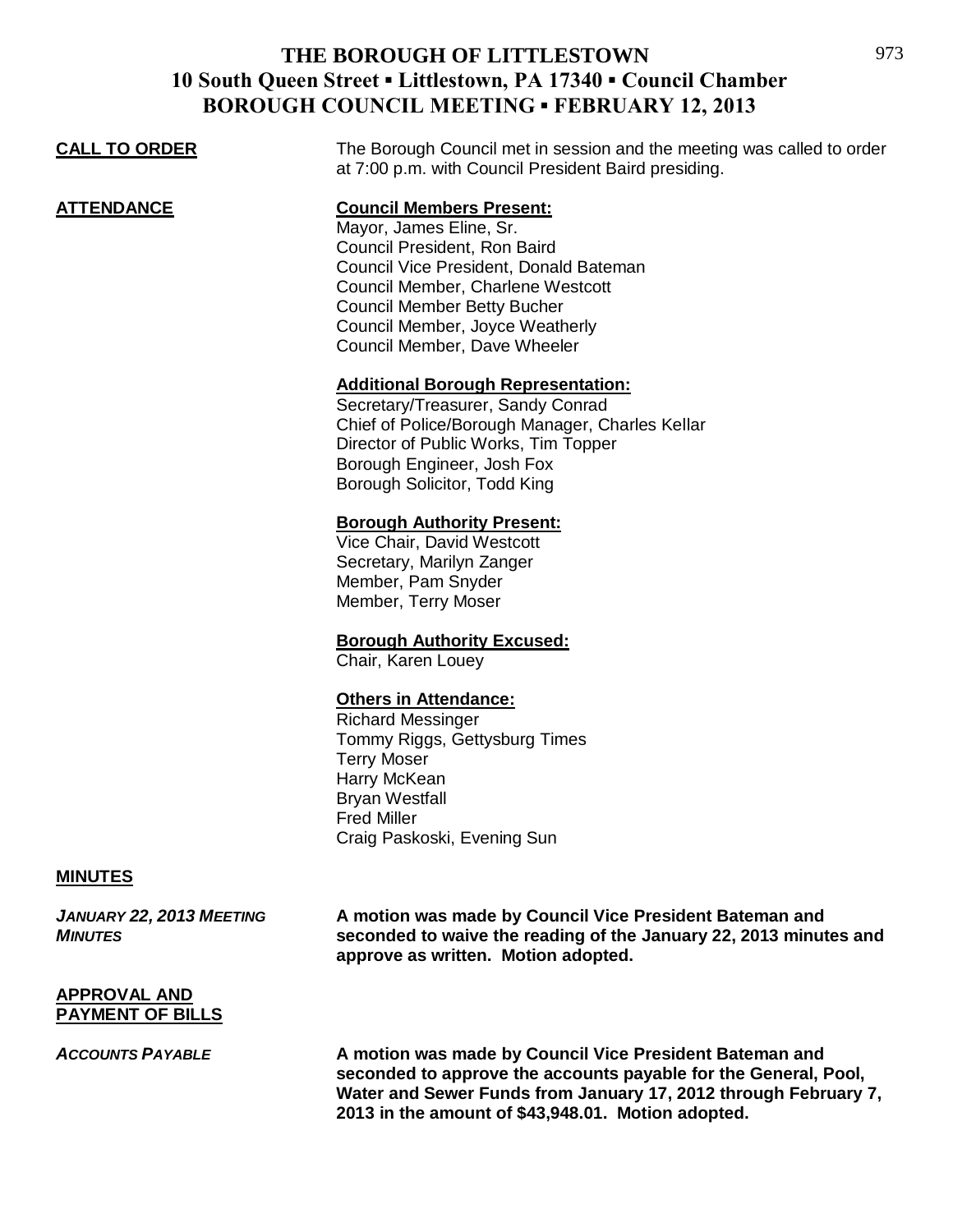| <b>PAYROLL</b>                                                   | A motion was made by Council Vice President Bateman and<br>seconded to approve the payroll from January 17, 2012 through<br>February 7, 2013 in the amount of \$60,811.64. Motion adopted.                                                                                                                                                                                                                                                                                                                                                                                                                                                                                                              |
|------------------------------------------------------------------|---------------------------------------------------------------------------------------------------------------------------------------------------------------------------------------------------------------------------------------------------------------------------------------------------------------------------------------------------------------------------------------------------------------------------------------------------------------------------------------------------------------------------------------------------------------------------------------------------------------------------------------------------------------------------------------------------------|
| <b>NEW BUSINESS</b>                                              |                                                                                                                                                                                                                                                                                                                                                                                                                                                                                                                                                                                                                                                                                                         |
| <b>MEMORIAL BLUE STAR</b><br><b>GARDEN CLUB</b>                  | A motion was made by Council Vice President Bateman and<br>seconded to approve the request from the Littlestown Garden Club to<br>install and dedicate a Blue Star Memorial By-Way Marker that tributes<br>to the Armed Forces of America. The marker will be located in the<br>Littlestown History Plaza contingent upon the approval of the<br>location from Borough Council. Motion adopted.                                                                                                                                                                                                                                                                                                         |
| <b>2013 SEWER SYSTEM PROJECT</b><br><b>PENNVEST BANK ACCOUNT</b> | A motion was made by Council Vice President Bateman and<br>seconded to direct the Borough Secretary/Treasurer to open a<br>checking account entitled "Borough of Littlestown 2013 Sewer<br>System Project (Pennvest)" for the sole purpose of transferring<br>money into the account to pay the WWTP Project bills and to name<br>Council President Ron Baird, Council Member Charlene Westcott,<br>Borough Manager Charles Kellar and Borough Secretary/Treasurer<br>Sandy Conrad as signers on the account. Motion adopted.                                                                                                                                                                           |
| <b>INTER-MUNICIPAL AGREEMENT</b><br><b>UNION TOWNSHIP</b>        | A motion was made by Council Vice President Bateman and<br>seconded to approve and sign the Inter-Municipal Agreement<br>between the Borough of Littlestown and Union Township with the<br>following contingencies:<br>1. The Township receiving the last two years of the sewer audit<br>2. The addition of the following wording to be added into<br>paragraph 3: "The Authority and the Borough hereby agree to<br>properly maintain and repair all facilities of the Township<br>System, including, but not limited to, manholes and valve<br>boxes, during the term hereof to insure the proper functioning<br>thereof and to prevent safety hazards from arising within<br>public rights of way.  |
| <b>BOROUGH AUTHORITY</b>                                         | The meeting of the Littlestown Borough Authority was called to order at<br>7:15pm by Vice-Chair, David Westcott.                                                                                                                                                                                                                                                                                                                                                                                                                                                                                                                                                                                        |
| <b>INTER-MUNICIPAL AGREEMENT</b><br><b>UNION TOWNSHIP</b>        | A motion was made by Borough Authority Member Snyder and<br>seconded to approve and sign the Inter-Municipal Agreement<br>between the Borough of Littlestown and Union Township with the<br>following contingencies:<br>1. The township receiving the last two years of the sewer audit<br>2. The addition of the following wording to be added into<br>paragraph 3: "The Authority and the Borough hereby agree to<br>properly maintain and repair all facilities of the Township<br>System, including, but not limited to, manholes and valve<br>boxes, during the term hereof to insure the proper functioning<br>thereof and to prevent safety hazards from arising within<br>public rights of way. |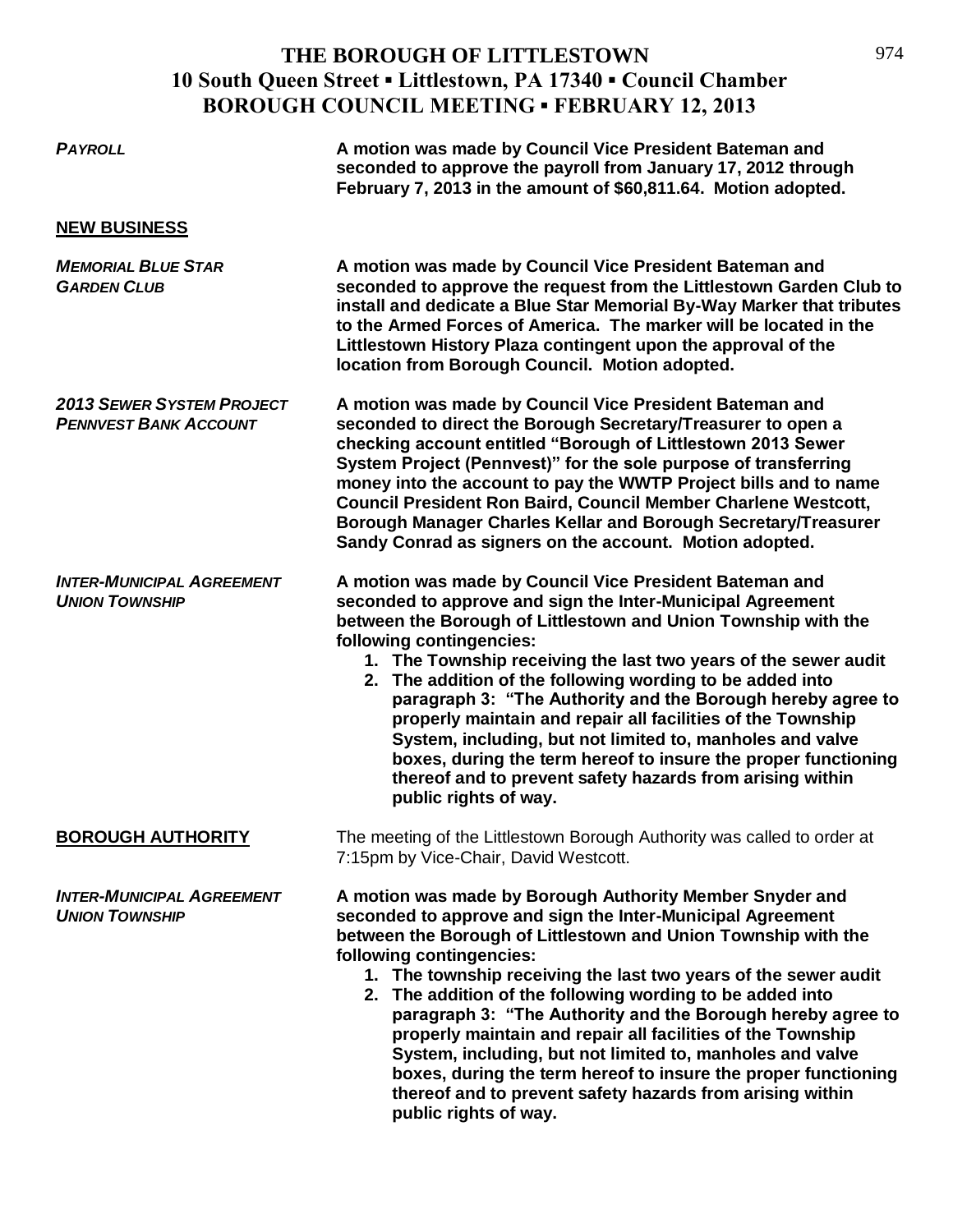| <b>2013 LITTLESTOWN AUTHORITY</b><br><b>ACH, PENNVEST, BANK ACCOUNT</b> | A motion was made by Borough Authority Member Moser and<br>seconded to direct the Borough Secretary/Treasurer to open and<br>ACH account entitled "Littlestown Borough Authority 2013 ACH" for<br>the sole purpose of transferring money from the account to pay the<br>WWTP Project bills and transferring money to the account for loan<br>payments and to name council President Ron Baird, Council Member<br><b>Charlene Westcott, Borough Manager Charles Kellar and Borough</b><br>Secretary/Treasurer Sandy Conrad as signers on the account.<br>Motion adopted. |
|-------------------------------------------------------------------------|-------------------------------------------------------------------------------------------------------------------------------------------------------------------------------------------------------------------------------------------------------------------------------------------------------------------------------------------------------------------------------------------------------------------------------------------------------------------------------------------------------------------------------------------------------------------------|
| <b>LEE PROPERTY REQUEST</b>                                             | Attorney Todd King informed the Authority that Mr. Lee would like the<br>Authority to reconsider the request to construct a road across the<br>Authority's property to access the northern portion of their property.                                                                                                                                                                                                                                                                                                                                                   |
|                                                                         | Borough Manager Kellar stated that the Adams County Conservation<br>District has been out and at this time they can determine if there are<br>wetlands there. This will not be able to be determined until the spring<br>when growth starts to occur in that area. Manager Kellar recommends that<br>the Authority and the Council wait on the reconsideration until there is an<br>answer from Adams County.                                                                                                                                                           |
| <b>ADJOURN</b>                                                          | A motion was made by Borough Authority Secretary Zanger and<br>seconded to adjourn the meeting of the Littlestown Borough<br>Authority. Motion adopted.                                                                                                                                                                                                                                                                                                                                                                                                                 |
|                                                                         | The meeting was adjourned at 7:20pm.                                                                                                                                                                                                                                                                                                                                                                                                                                                                                                                                    |
| <b>RECONVENE</b>                                                        | Council President Baird reconvened the meeting of the Littlestown<br>Borough Council at 7:21pm.                                                                                                                                                                                                                                                                                                                                                                                                                                                                         |
| <b>UNFINISHED BUSINESS</b>                                              |                                                                                                                                                                                                                                                                                                                                                                                                                                                                                                                                                                         |
| <b>HIRE POOL MANAGER FOR 2013</b>                                       | A motion was made by Council Member Westcott and seconded to<br>table the hiring of the pool manager Louise Luckinich until after the<br>meeting with the American Management Pool Company. Motion<br>adopted.                                                                                                                                                                                                                                                                                                                                                          |
| <b>WATER/SEWER LATE FEE POLICY</b>                                      | Council Member Westcott presented Council with a draft copy of a policy<br>regarding the waiving of water/sewer late fees. She asked the Council to<br>look at the policy and let her know if the had any recommendations on<br>changes to it.                                                                                                                                                                                                                                                                                                                          |
| <b>REPORTS</b>                                                          |                                                                                                                                                                                                                                                                                                                                                                                                                                                                                                                                                                         |
| <b>Mayor</b>                                                            | The Mayor reported that Royal Farms is in the beginning stages of being<br>built.                                                                                                                                                                                                                                                                                                                                                                                                                                                                                       |
| <b>Chief of Police</b>                                                  | Two new vest have been purchased. The vest replacements are every<br>five years. There is a grant that the Borough is eligible for that allows us to<br>be reimbursed for at least 1/2 of the cost.                                                                                                                                                                                                                                                                                                                                                                     |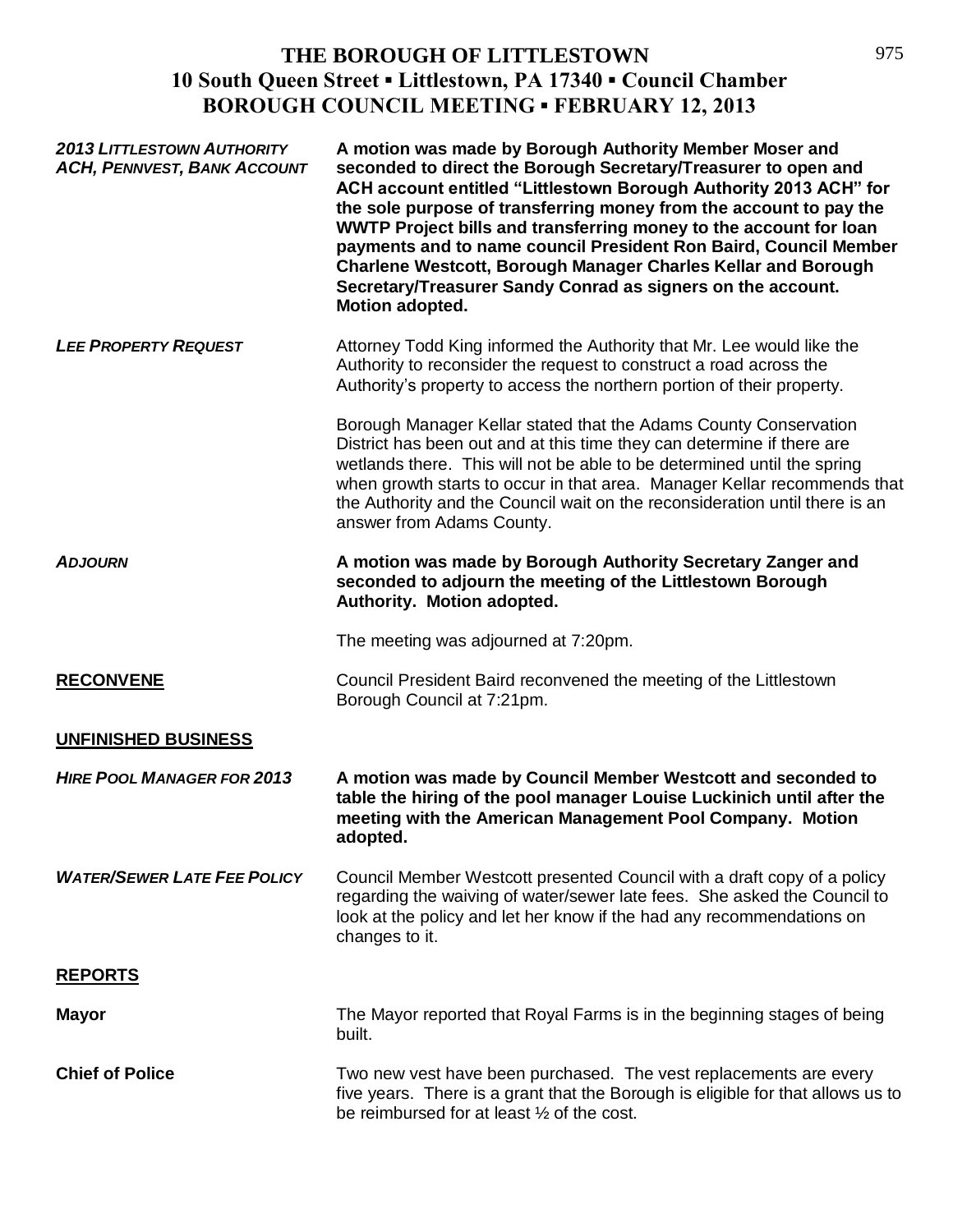Computers form the County has been received and are being installed in the cars.

Two of the police cars are in poor shape, so lease quotes for two new vehicles will be obtained earlier than expected. The two new vehicles will replace the 2004 and 2007.

**Borough Manager** The Public Works crew has been working on the picnic tables located in the park.

> The roof on the pavilion located by the pool is in bad shape and needs to be repaired. Director of Public Works Tim Topper has received one quote at this time and is working on getting others. Borough Manager Kellar will be speaking with the individuals/companies to see if a deal can be worked out to save money if they do the pavilion roof and the roof at the Borough office.

The Fire Company was explained on the land exchange however they would like further detail on the exchange as far as connection fees, demolition of the buildings. Borough Manager Kellar asked that the Fire Company put their concerns/questions in writing.

There are a lot of builders/developers that would like to connect to the Borough's system. A lot of them are looking outside of the Borough; however the Borough has an obligation to serve the Borough first. A study would need to be done in order to determine how much capacity is needed for the current development, on the moratorium list, and further re-growth. Then what ever capacity is left over then it can be distributed outside the Borough. This study will determine borders as to how far the Borough will extend their services outside. This study will cost nothing to the Borough. The cost of the study will on the interested developers/builders. The Borough Manager and Engineer are looking for Councils blessing on beginning the first step which is to meet with the builders/developers to explain the study and to see if there is still interest. Council agreed to purse the builders/developers.

Borough Engineer, Josh Fox wanted to stress that there would be no new connections until the moratorium was lifted but by starting the study now the Borough will be ready to allow new connections. Also this is not increasing the plants capacity. The plant runs at about ½ capacity now because of the nutrient level. This is why the moratorium was put into place. Once the upgrades are completed the plant will fix the nutrient levels and be able to run the plant a full capacity.

**Dale Christensen – Byer Alley** Dale Christensen is asking the Borough Council to vacate Byers Alley. There is only one other property that would be affected. Borough Solicitor King informed Council that if the alley is vacated it would be split down the middle and both properties would get half. The Borough will also no longer be responsible for maintaining the property.